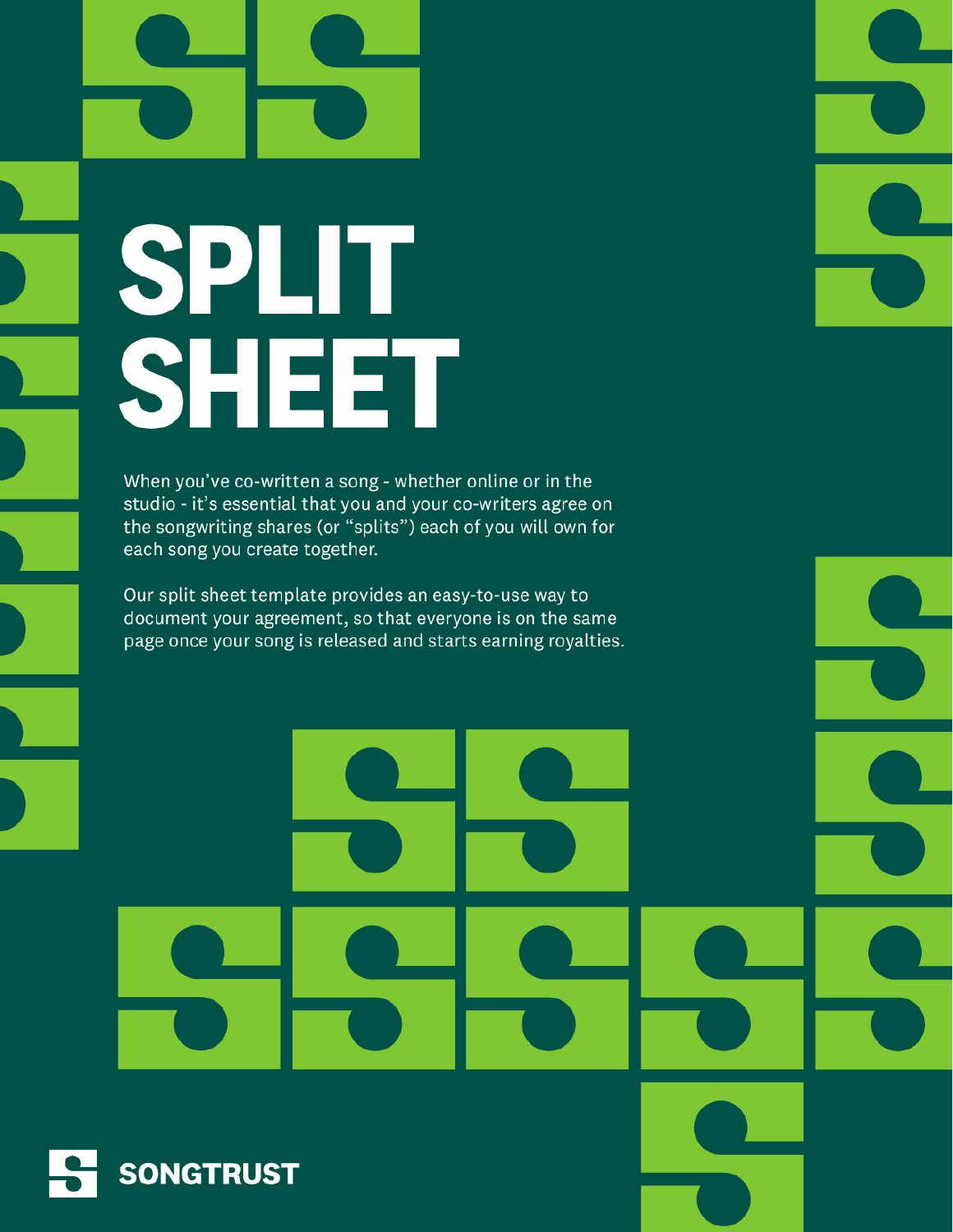# **WRITERS SPLIT CONFIRMATION**

Dated as of: <u>April 24th, 2020</u>

Dear Gentlepersons:

This is to confirm that we, the sole writers of the composition listed below ( the "Composition"), hereby agree between ourselves to the following writers' divisions:

Composition: " Love is Everything"

| <b>Writers</b> | <b>Splits</b> |
|----------------|---------------|
| John White     | 73%           |
| Laura Silver   | 14%           |
| Carry Gold     | 13%           |
|                |               |
|                |               |
|                |               |

The writers hereby warrant, represent and agree that there are no samples, interpolations, replays, or other third party copyrighted material (individually and collectively, "Sample(s)" contained in the Composition. If a Sample should become the subject of a copywright claim in connection with the Composition and/or payment of monies attributable to the Composition, then we agree that our own shares in the copyright and/or monies attributable to the Composition shall not be reduced unless we are the individual party resposible for furnishing such Sample(s). This Agreement shall be governed by and construed under the laws of the State of [State].

This letter can be signed in counterparts, and your signature below will indicate your agreement of the above.

# **READ & AGREED:**

| By: $\rule{1em}{0.15mm}$ |                    |
|--------------------------|--------------------|
|                          | <b>Print Name:</b> |

# **READ & AGREED:**

| By: _____ |                    |
|-----------|--------------------|
|           | <b>Print Name:</b> |

# **READ & AGREED:**

 $By:$ Print Name:

# **READ & AGREED:**

By: Print Name: